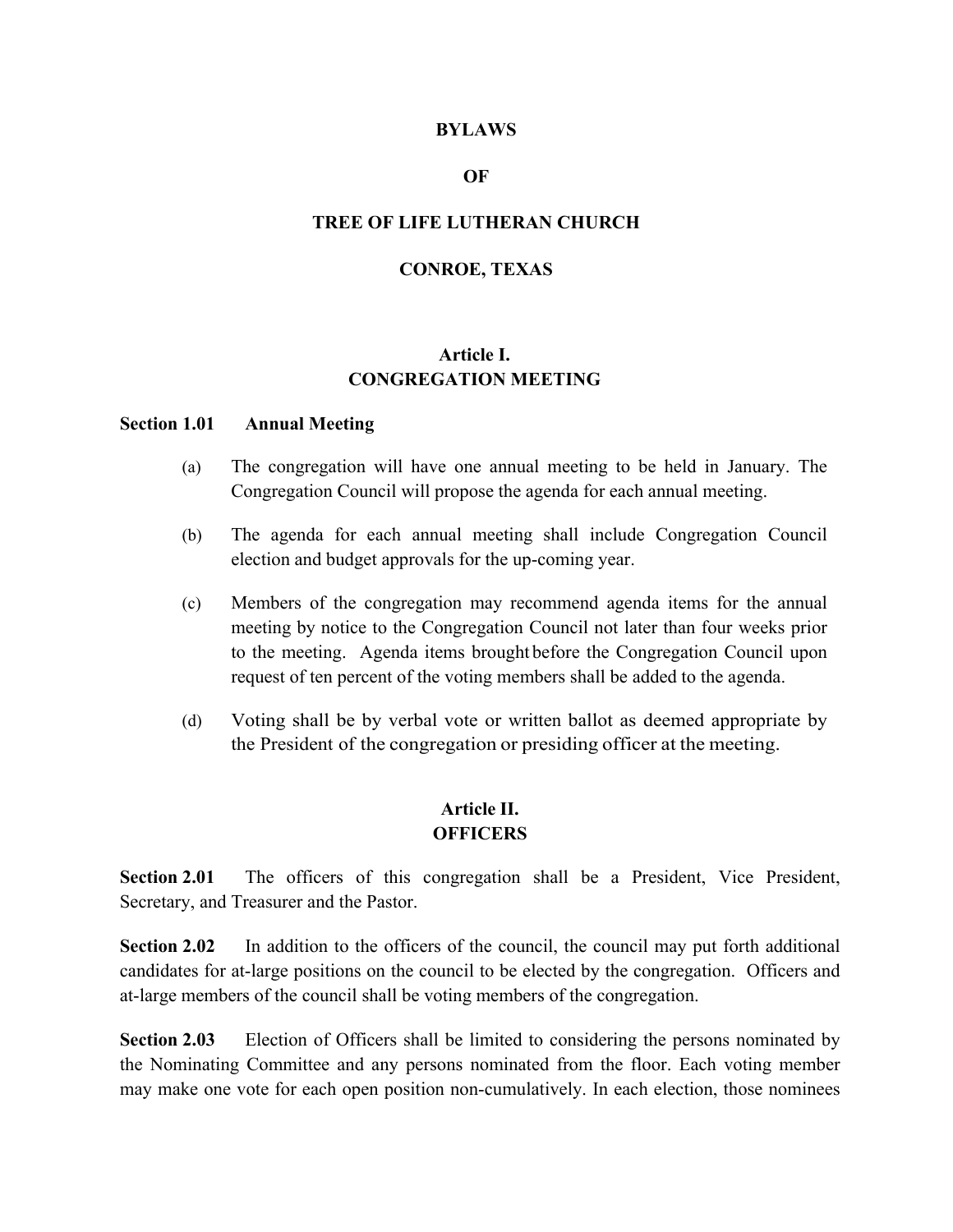equal to the number of open positions receiving the highest total number of votes shall be declared the winners. In the event of a tie for a single council position, a run-off election shall be held between those persons tying. Their terms shall begin at the close of the annual meeting at which they are elected.

**Section 2.04** All officers and at-large members of the council shall have a voice and vote on the council.

**Section 2.05** The term of office for officers and at large members of the council shall be 3 year(s) with the exception of the president who shall have a term of 2 years. The terms of the officers shall be staggered so that one-third of the terms expire annually.

**Section 2.06** If the pastor is a member of the congregation then the pastor shall be voting member of the Congregation Council.

**Section 2.07** A council member shall be elected to the position of Vice President at the first meeting of the Council after the Annual Congregation Meeting.

Section 2.08 No officer shall hold more than one office at a time. No elected officer shall be eligible to serve more than two consecutive terms in the same office.

**Section 2.09** Duties of officers shall be:

- (a) President: The president shall preside at meetings of the congregation and the Congregation Council and shall set the agenda in accordance with Bylaw. The president shall execute such official acts and legal documents as required from time to time by the Congregation Council or the congregation. The president shall report to the congregation annually.
- (b) Vice President: The vice president shall have all duties of the president in the eventof the president's absence or inability to serve. The vice president shall assist the president in any of the president's duties at the president's discretion.
- (c) Secretary: The secretary shall keep accurate minutes of all meetings of the congregation and of the Congregation Council in a volume provided by the congregation, which shall be preserved permanently in its archives at the church building. If not a member of the Congregation Council, the secretary shall be accorded the privilege of voice without vote at meetings of the Congregation Council.
- (d) Treasurer: The treasurer shall keep the books of account of the congregation; and shall receive all funds and disburse them on proper orders, making monthly remittance of benevolence receipts to the treasurer of the synod. The treasurer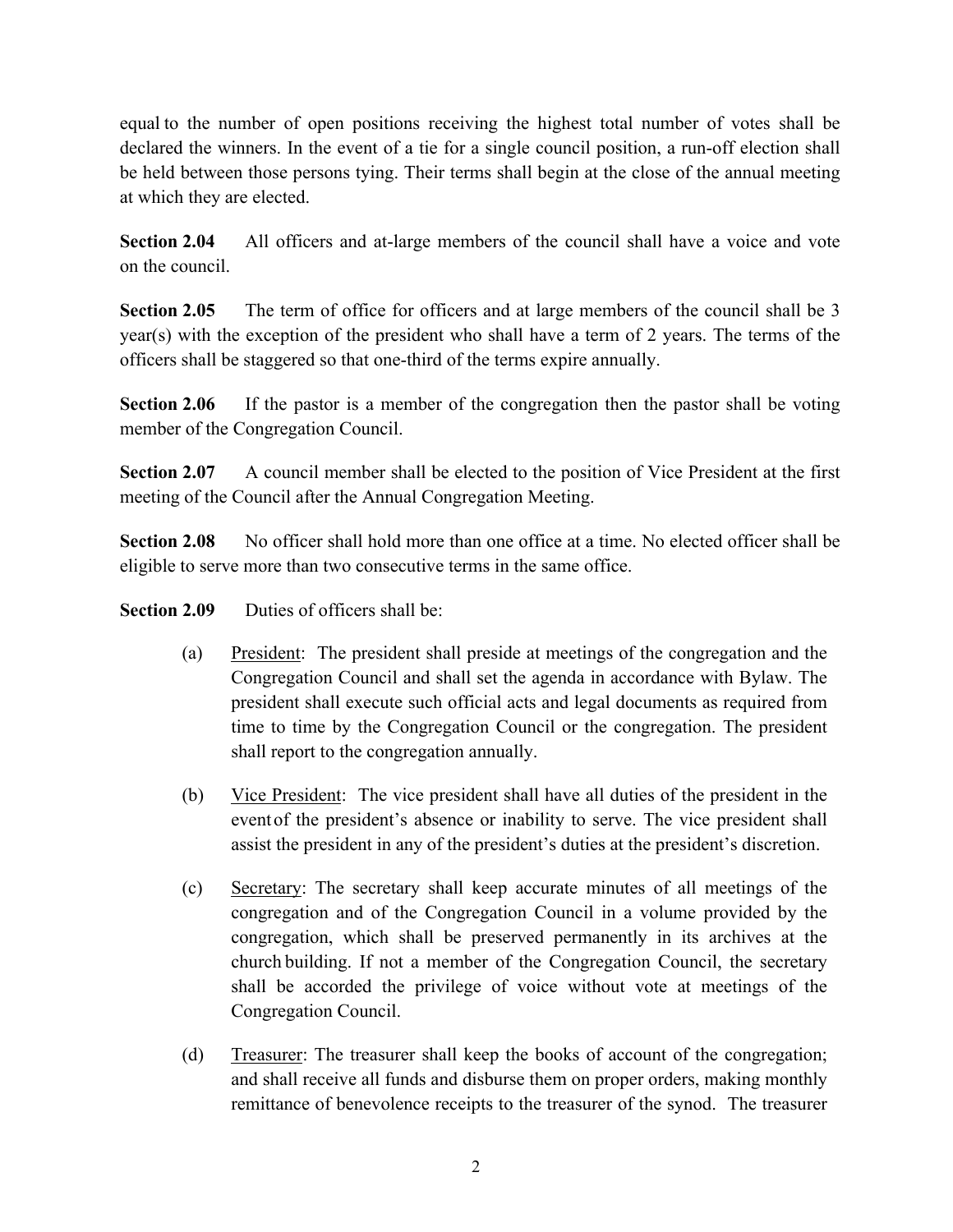shall report monthly to the Congregation Council and annually to the congregation. If not a member of the Congregation Council, the treasurer shall be accorded the privilege of voice without vote at meetings of the Congregation Council.

(e) The president will provide Congregation Council members with a listing of the official agenda to be considered at the Council Meetings. The president shall list an agenda topic provided by a congregation member provided it is not duplicative of prior or present action and is submitted to the president two weeks before the scheduled meeting. Agenda items must be submitted in writing, defining both the issue and listing the champion(s) for the cause.

**Section 2.10** The duties of the at-large members of the council shall be defined in the Continuing Resolutions.

# **Article III. CONGREGATION COUNCIL**

**Section 3.01** The voting membership of the Congregation Council shall consist of the pastor(s), the officers of the congregation, and not more than 9, nor fewer than 3, at-large members of the congregation. Any voting member of the congregation may be elected, subject only to the limitation on the length of continuous service permitted in that office.

**Section 3.02** A council member's place on the Congregation Council shall be declared vacant if the member: a) ceases to be a voting member of this congregation, b) is absent from three successive regular meetings of the Congregation Council without cause, c) presents his/her resignation either verbal or written to the Congregation Council, or d) via Recall. Any member of the Congregation Council may be recalled by a three-fourths vote of the Congregation Council, with said member abstaining, and a two-thirds vote of the congregation. Any non-voting officer may be recalled by a three-fourths vote of Council. Upon recall, the position shall be considered vacant and filled according to the constitution and bylaws. Consistent with the laws of the state in which this congregation is incorporated, the congregation may adopt procedures for the removal of a member of the Congregation Council in other circumstances.

**Section 3.03** If an officer or council member at-large ceases to be qualified to hold office, or if for any other reason the officer or member at-large resigns from the council, that resignation shall be considered a request to be excused from duty and shall be handled by *Robert's Rules of Order*. If the vacated position is the president of the council then the vice president will assume the duties of the president until a new president can be elected at the next annual congregation meeting. If any other council position becomes vacant the council may appoint a voting member of the congregation to fill that position until the next annual congregation meeting.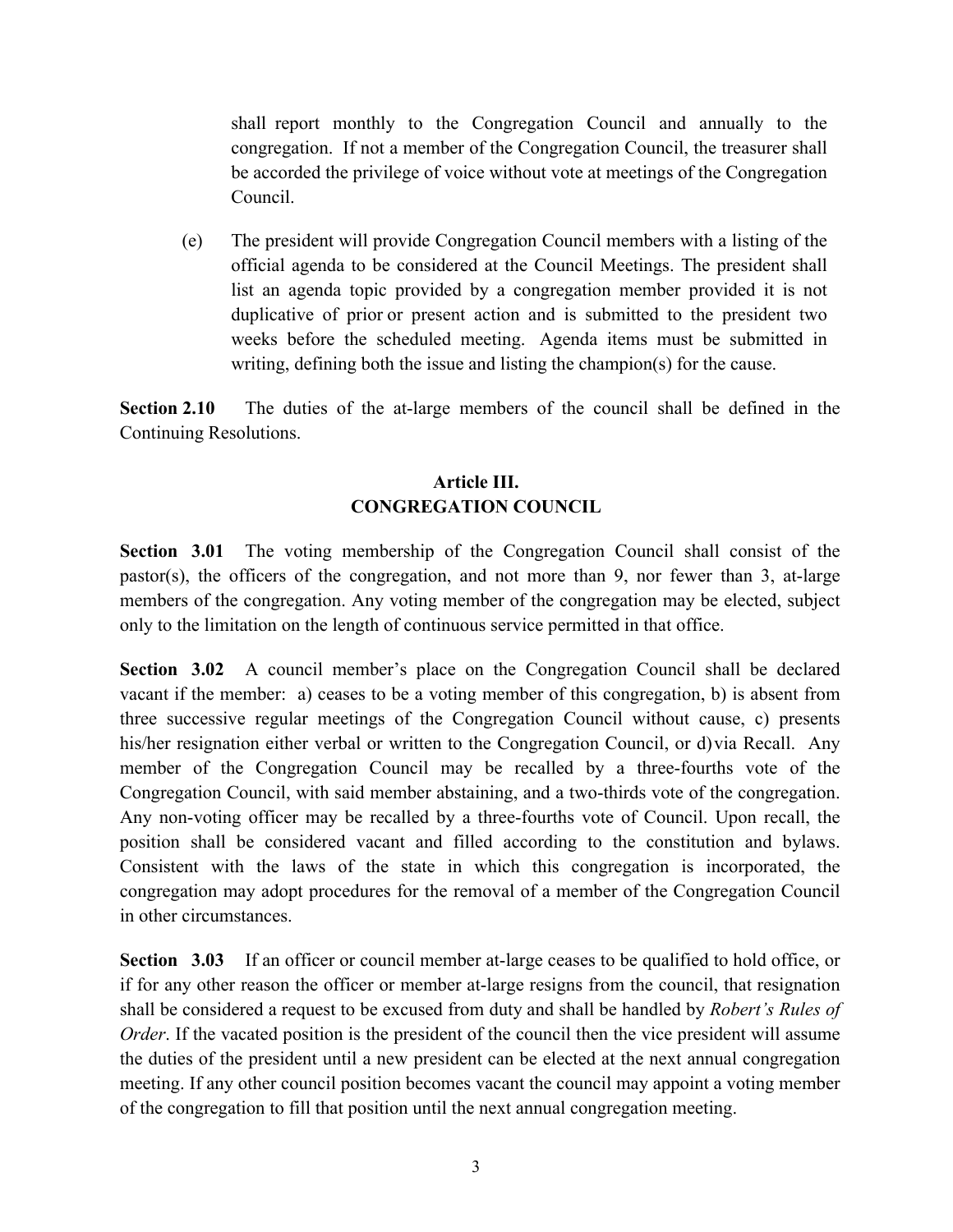**Section 3.04** Should a member's place on the Congregation Council be declared vacant, the Congregation Council shall elect, by majority vote, a successor until the next annual meeting.

**Section 3.05** The pastor(s) shall not be entitled to vote at any Congregation Council meeting on any matter relating to their own performance or compensation, and may be excused from any such meeting during the discussion and voting thereof at the discretion of the presiding officer.

**Section 3.06** The Congregation Council shall annually adopt, with or without modifications, anevaluation summary, compensation package, and specific duties and goals for the pastor(s). During such proceedings, the Congregation Council shall remain cognizant of the pastor(s) office as set forth in the constitution and bylaws, and shall defer to the pastor(s) on matters of doctrine. Although the Congregation Council may meet in closed session to discuss or adopt, it is anticipated such discussions and adoption will be cooperative. A pastor shall have the right to be heard by the Congregation Council prior to adoption of the foregoing.

**Section 3.07** The Congregation Council may enter into contracts of up to \$1000 for items not included in the budget.

**Section 3.08** The Congregation Council shall prepare an annual budget for adoption by this congregation, shall supervise the expenditure of funds in accordance therewith following its adoption, and may incur obligations of no more than \$1000 in excess of the annual budget only after approval by a Congregation Meeting. The budget shall include this congregation's full indicated share in support of the wider ministry beingcarried on in partnership with the synod and churchwide organization.

**Section 3.09** The Congregation Council shall ascertain that the financial affairs of this congregation are being conducted efficiently, giving particular attention to the prompt payment of all obligations and to the regular forwarding of benevolence monies to the synodical treasurer.

**Section 3.10** The Congregation Council shall be responsible for this congregation's investments and its total insurance program.

**Section 3.11** The annual report of the Congregation Council shall be drafted by the president and presented to the Congregational Council for approval at not later than the January meeting.

**Section 3.12** The Congregation Council is responsible for making available for review by the congregation, any and all minutes of the Congregation Council, congregational, or committee meetings.

**Section 3.13** The Congregation Council shall provide for an annual review of the membership roster.